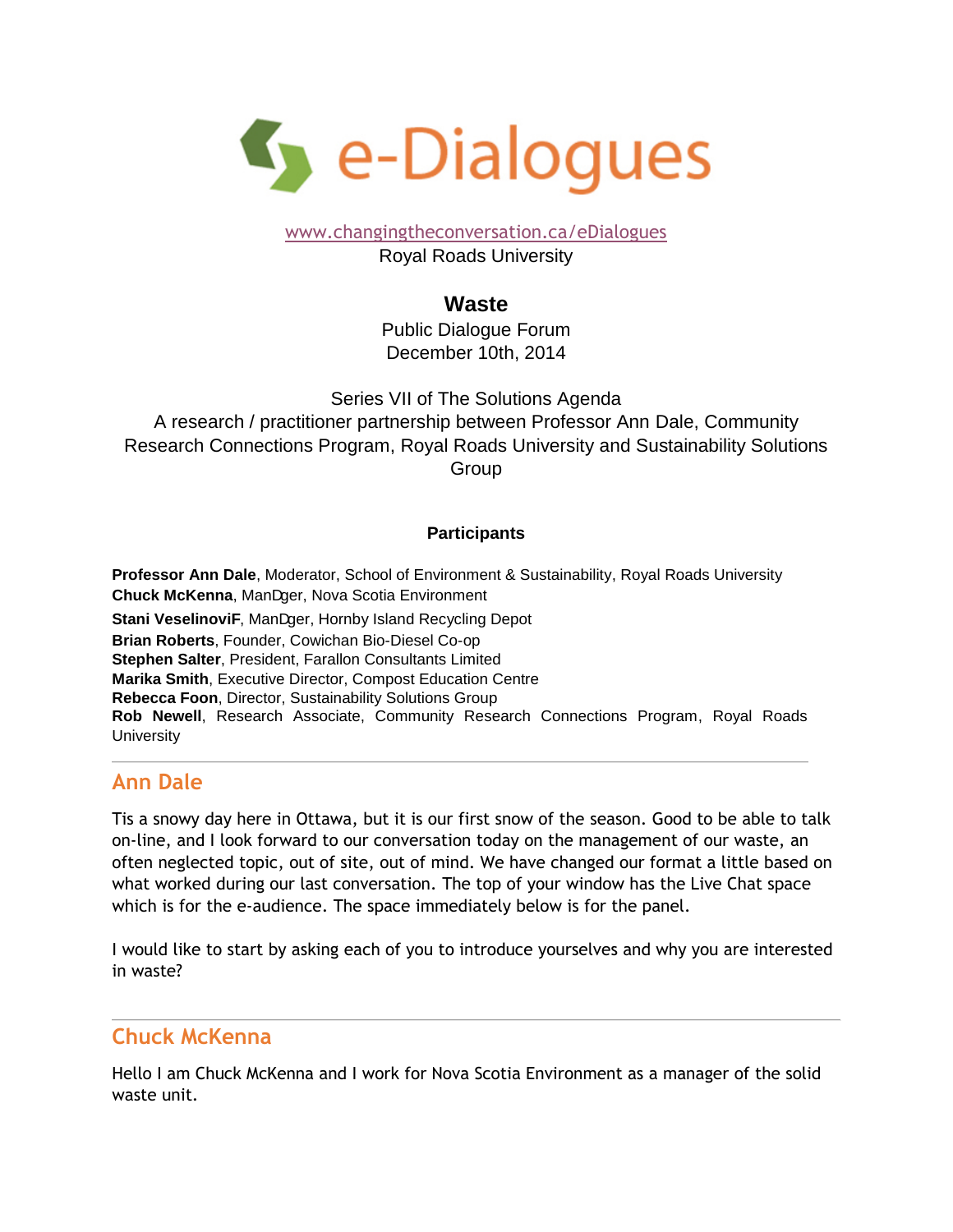As manager of solid waste for the provincial government I am involved from a regulatory perspective and also looking at achieving overall disposal targets set by the provincial government.

#### **Marika Smith**

Good morning, my name is Marika Smith and I am the Director of the Compost Education Centre in Victoria. My interest in waste is ingrained in everything I do at the Centre, but specifically in understanding and reducing food waste, which accounts for roughly 40% of all waste destined for landfilling in Canada. Given this high percentage, this is a very relevant and tangible area to target in terms of waste reduction education.

### **Rebecca Foon**

Thanks so much Ann, and thank you to all of you for joining us. My name is Rebecca Foon, and I am a director with Sustainability Solutions Group (I am based out of Montreal, also a snowy day here). I am really looking forward to our conversation - and learning more about the best practices and innovations you are all involved with.

## **Stephen Salter**

I'm Stephen Salter, an industrial ecologist based in Victoria. I work with communities and industry to develop projects for recovering value from waste energy, water, and materials. To learn industrial ecology, I've toured installations for biomethane, wastewater treatment, stormwater, potable water, district energy and so on in Sweden, Brazil, India, Canada and the US. In my own work, I've found that the best ecological option is often the best economic and social option. I love the field, since closing the loop can turn "two bads" into "two goods".

### **Rob Newell**

Hello. My name is Rob Newell. I am a researcher at Royal Roads working with Ann's Community Research Connections program (crcresearch.org). I have been involved in the Solutions Agenda research project since the first conversation, and it has produced some very interesting insights. I'm looking forward to our exploration on waste management today.

#### **Brian Roberts**

Good morning. Brian Roberts from the Cowichan Bio-Diesel Co-op here. We work with our partners at Greasecycle to recycle waste cooking oils from restaurants into clean, green biodiesel. I think of "waste" as a by-product we haven't found a use for yet.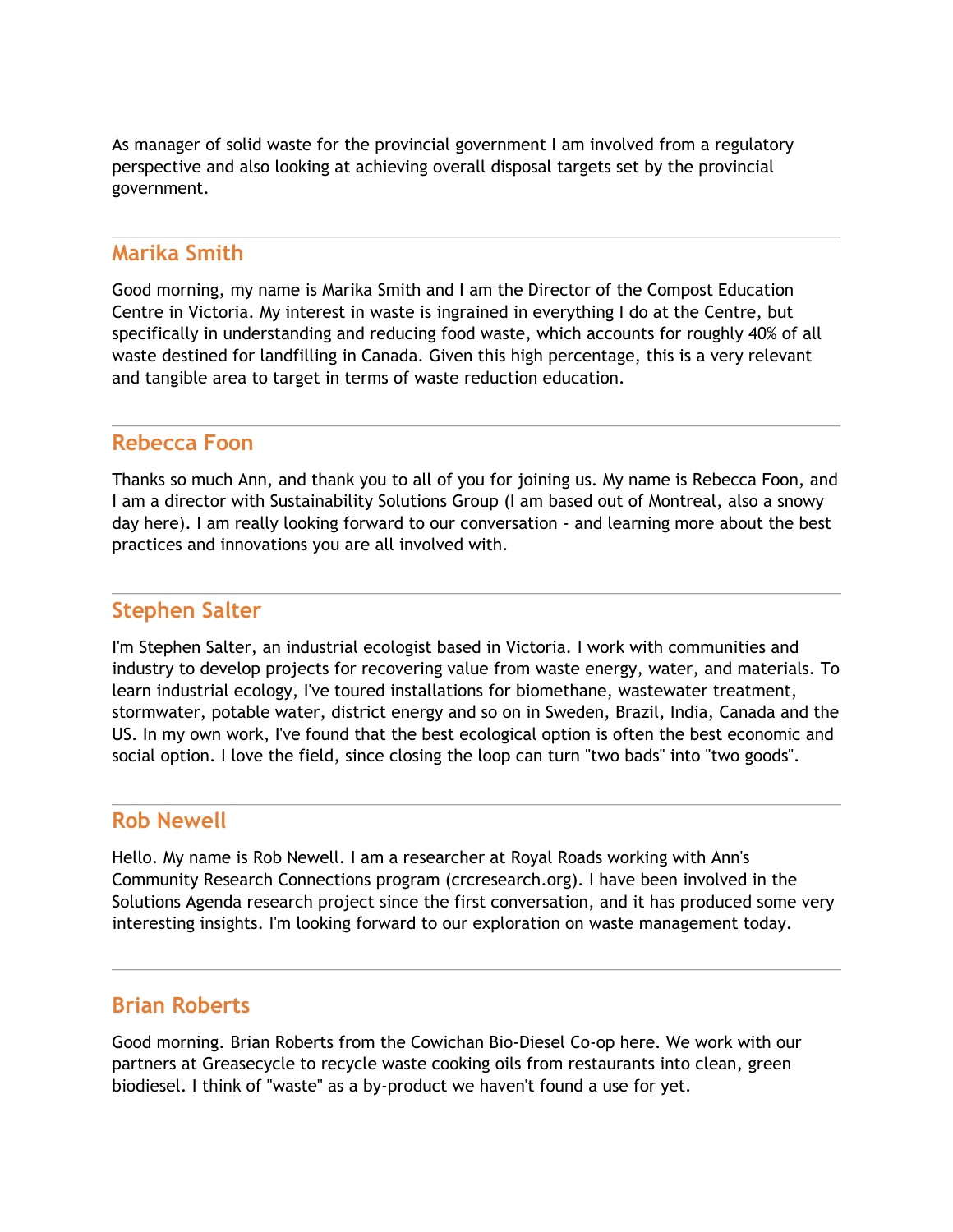## **Chuck McKenna**

Brian - I think that is an excellent point. Either haven't found a use for or the economics just haven't worked. Extended producer responsibility helps in this regard and Nova Scotia hopes to move more product categories towards EPR.

# **Ann Dale**

Welcome, Brian. Clearly, waste management is going to become more important, especially as our populations grow, and land becomes a limiting factor of production? What problems have you encountered getting your company up and running?

### **Brian Roberts**

Hi Ann. Where do I start? Our challenges range from the high cost of infrastructure needed to build a community-scale biodiesel micro-brewing operation, reaching economies of scale for production (our B100 is more expensive than fossil diesel we aim to replace), investment in convenient distribution pumps to get the product to the people, crashes in oil prices making fossil petroleum even cheaper at the pump than our biofuel, public perception that biodiesel is not a "fill and go" solution and they need to "convert" their diesel engine to use it, and our Provincial Government's insistence that they charge a carbon tax on our carbon neutral biofuel. I could go on... but I will say that, despite all the challenges, we know we are making a difference and love what we do here!

### **Ann Dale**

We have a most interesting panel of innovators from across the country and audience members. Let's go immediately to our first question.

What is 'waste' and how does our classification of waste impede action?

### **Stephen Salter**

Waste is a human concept, and the word "waste" was originally used to describe land not used by humans. Wasted resources are those we're not yet including in closed, natural cycles. It's interesting that the word "Resource" means "to rise again". Changing technologies, commodity prices, cultural values, and so on all shift the definition of waste. I think we'd be better off talking about "wasted resources" than waste.

We don't waste what we value, and we don't value what we waste. In nature there are producers, consumers, and decomposers, and waste is an undesirable entity only from the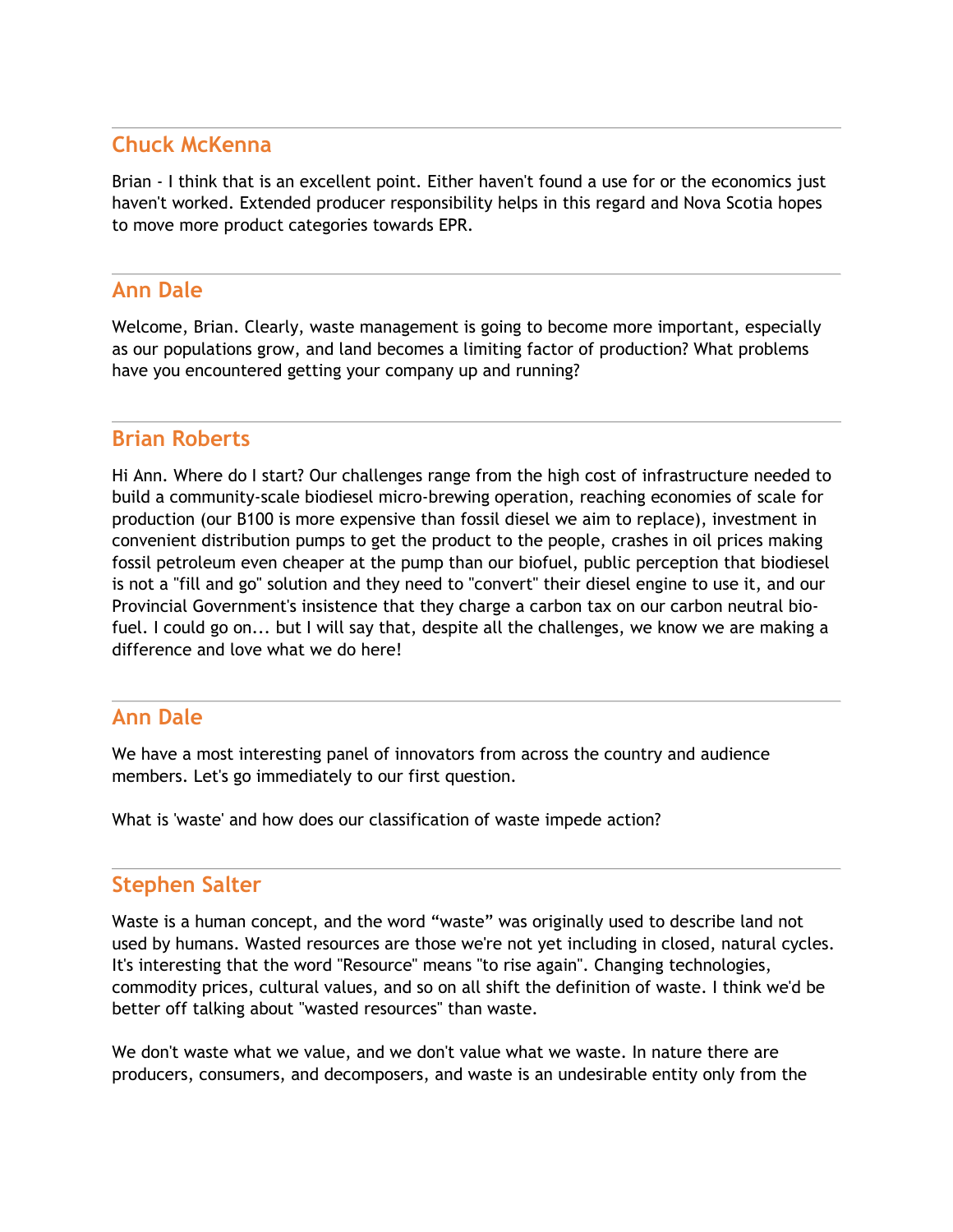point of view of consumers since waste is food to a decomposer. We humans tend to act as consumers, but we need to think and plan our systems in terms all three.

#### **Marika Smith**

For so long in the developed world, waste has been viewed as anything we no longer want or that no longer serves a useful purpose to us. In general, this view has been fairly ego-centric and tends to not focus on the item itself and other social, economic or environmental impacts production or disposal may have. Easy, affordable disposal methods and services combined with an ever-increasing demand for convenience has severed any need for personal responsibility of the end of life of an item.

#### **Chuck McKenna**

Two things I guess, formal regulatory classification and perhaps more importantly how citizens think about waste. It is very important for people to think about the potential of waste.

Interesting theme of useful purpose was also mentioned by Marika. I agree. Of course that varies over time. Expanded Polystyrene is just now being picked up curbside in one region of Nova Scotia. It now has a useful purpose and the economics make enough sense.

#### **Rob Newell**

Picking up on a few points here. Marika's mention of usefulness in the ego-centric sense, and Stephen's mention of waste being consider something that is not of human value. It seems that 'waste' itself is heavily a social construct, and the 'value' can be to a certain degree something assigned and 'found' by people themselves. So, this makes this a sociological and cultural matter as well as that of industrial process. I suppose quite simply this is argument for the 'reusing' part of the three Rs, and moving away from throw-away culture.

#### **Rebecca Foon**

Totally agree, especially when considering that Canadians produce over 30 million tons of garbage a year and that there are over 10,000 landfill sites. It seems that innovative waste management also takes a shift in consciousness or philosophy - a deep acknowledgement and connection to biodiversity/ecosystems, the critical issues at play including climate change and our interconnection to all of it.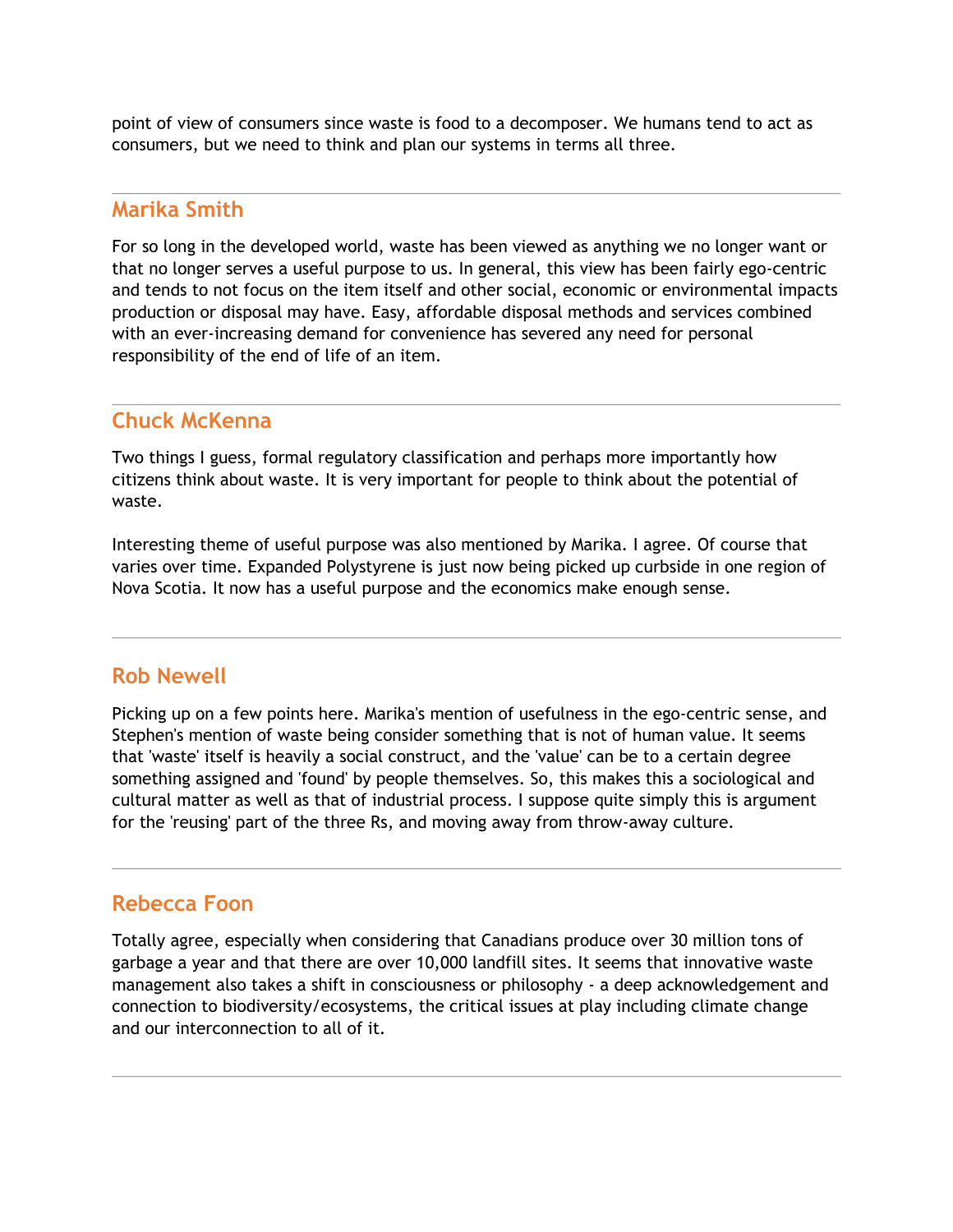Rob, could it be that we tend to think of ourselves as separate from nature, above its rules? I sometimes think we have enough brain to design our built environment, but not quite enough humility to follow nature's simple laws.

#### **Rob Newell**

This is true, and digs into a more philosophical conversation about nature-human separation and whether this is a false dichotomy, which I'll resist delving too deeply into. Interesting point, and it ties into your earlier comment about biomimicry. The concept itself essentially speaks to this separation as it indicates that we are trying to emulate 'nature', i.e., emulate something that is 'not ourselves'. As we go forth with these sort of innovations, it might be useful to think about how we are framing them?

### **Ann Dale**

And I wonder what values such as new is better and more modern contributes to how we create products, disposable? And Stephen, is there any way to mimic nature, as I believe there is virtually no waste in natural systems?

# **Stephen Salter**

Industrial ecology is one attempt to mimic nature, by recognizing that every waste can be recovered, rise again. We're making progress there, but I think we have a long way to go before we're designing products to be taken apart and fully recovered.

### **Chuck McKenna**

True waste may be considered a material with no true residual value or a material with no potential for use as a cheaper input to another process or as a waste derived product.

#### **Ann Dale**

Chuck, I was recently at the Trudeau Conference on climate change in Toronto, and some panelists talked about stranded assets, that is, assets that will have to be left in the ground as we move to decarbonize our economy. I wonder if there is a better term, should we rebrand 'waste' to something else? Whatever happened to waste not, want not?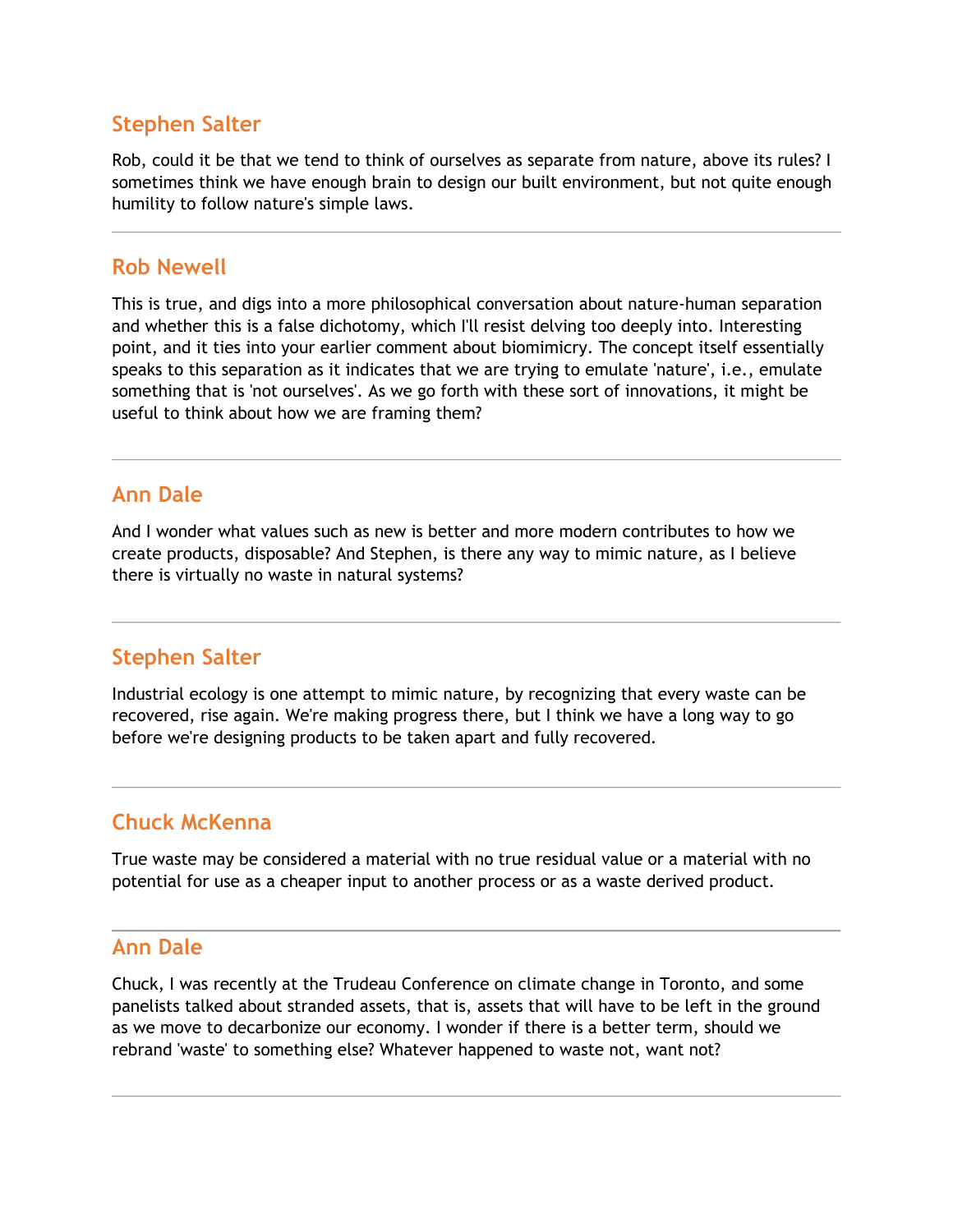# **Chuck McKenna**

Ann - stranded assets are a real issue. Unless fully deprecated it is a challenge to make change. New investments or investments in the last few years make it more difficult for some to change.

### **Marika Smith**

I think we also need to be cognizant when attempting to design a 'sustainable' product that could potentially do more harm then good; for example, the myriad of so-called compostable and biodegradable plastics that have saturated the market. Most materials do not break down efficiently in industrial composting facilities, and may contribute to soil contamination in the long run.

### **Stephen Salter**

I agree Marika. Making plastics which just break down into particles won't help. I'm thinking more about the millions of cell phones and other electronic gadgets, built for speed, not for recovery.

Could a municipal landfill become a "stranded asset"?

### **Chuck McKenna**

Stephen - yes I think for sure a municipal landfill could fall into this category. Landfill capacity is a topic of discussion here. Further reductions in tonnage could force a landfill into that situation.

#### **Stephen Salter**

On landfills, two municipal planners have told me they're concerned that increased solid waste diversion is reducing their ability to cover the debt servicing costs on their landfills. They therefore feel conflicted about solid waste diversion.

#### **Chuck McKenna**

The potential for a stranded asset e.g. a landfill can cause some people to oppose innovations that create more diversion. If not oppose then perhaps not move as quickly.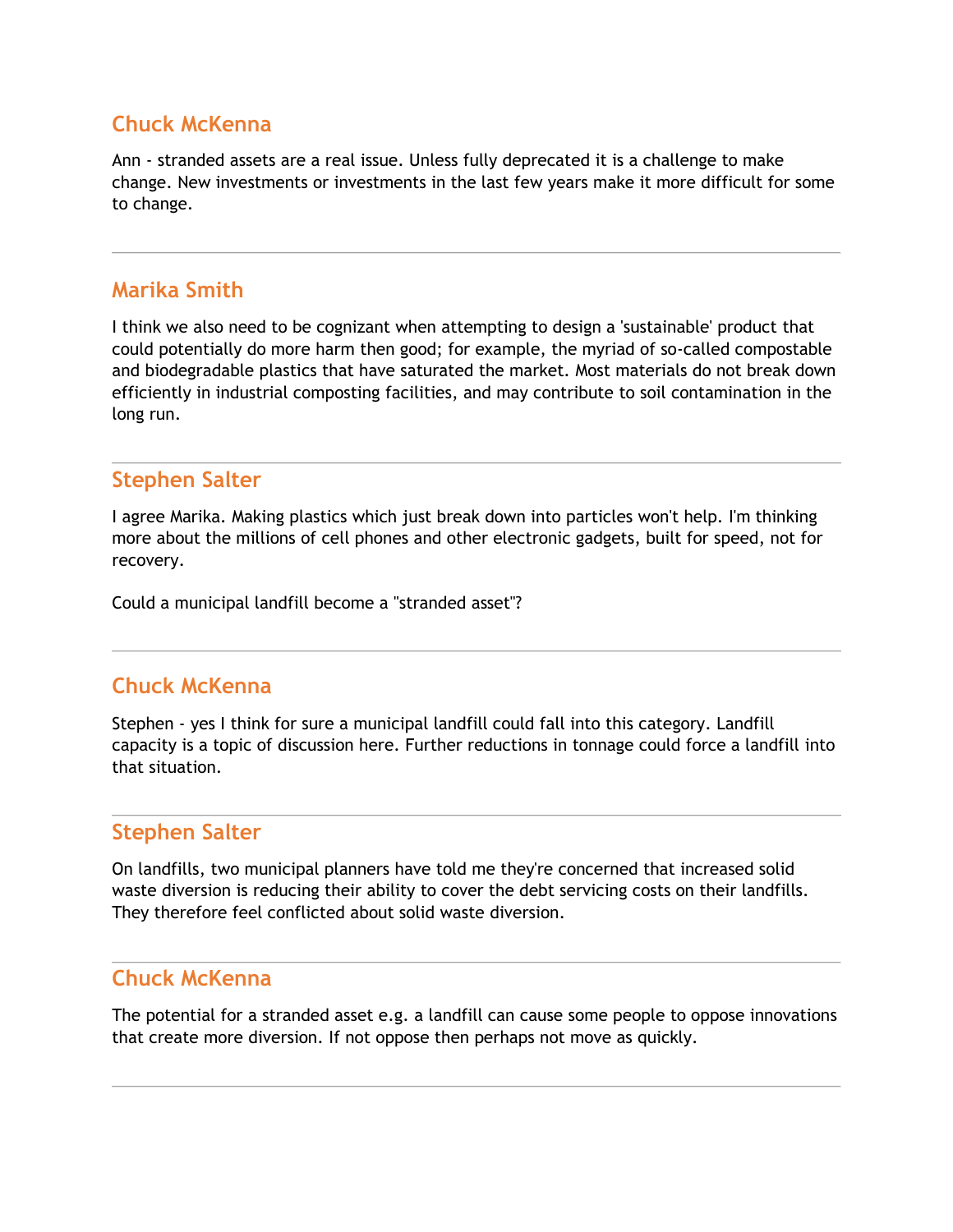Western societies are largely based on "straight pipes" for energy, water, and materials where we take-use-toss. In contrast to nature's closed cycles, straight pipes create impacts upstream where "resources" are taken, and also downstream where waste is dumped. I think this broken cycle describes un-sustainable quite well.

### **Chuck McKenna**

The solid waste management story is one about innovation, ingenuity, vision and progress. This is exciting and there is much to learn here that can be applied to other sectors of our economy.

#### **Stephen Salter**

I like your view Chuck, that it takes vision - imagination.

I also think that since energy, water, and materials are so interconnected, if we do something good in one area, other areas benefit. For example, when Brian provides biodiesel, he's also reducing the consumption of water which would otherwise have been used to produce fossil fuels.

### **Chuck McKenna**

Waste management that focuses on the three Rs reduces our dependence on limited natural resources. Our limited natural resources is something that is often not front in center in our thinking.

### **Rob Newell**

This comment and Stephen's recent comment on economic growth ties in strongly with the larger discourse around Limits to Growth, and indeed, in our Action Agenda on Rethinking Growth and Prosperity [\(http://crcresearch.org/solutions-agenda ... prosperity\)](http://crcresearch.org/solutions-agenda/action-agenda-rethinking-growth-and-prosperity), we featured waste management (and approaching zero waste) as an action item. Now, drawing in Marika's comment on value on reused materials, it actually seems that economic activity and production can prosper in a fully cradle-to-cradle system because the output fuels the production. In fact, some operations, such as reFUSE in Victoria, structure and operate there business solely around the reclamation of output, or thrown-away materials. So, obviously I'm oversimplifying and not including the macro-view, but it seems there is potential for a system of economic prosperity that isn't mutually exclusive to waste reduction, at least eventually.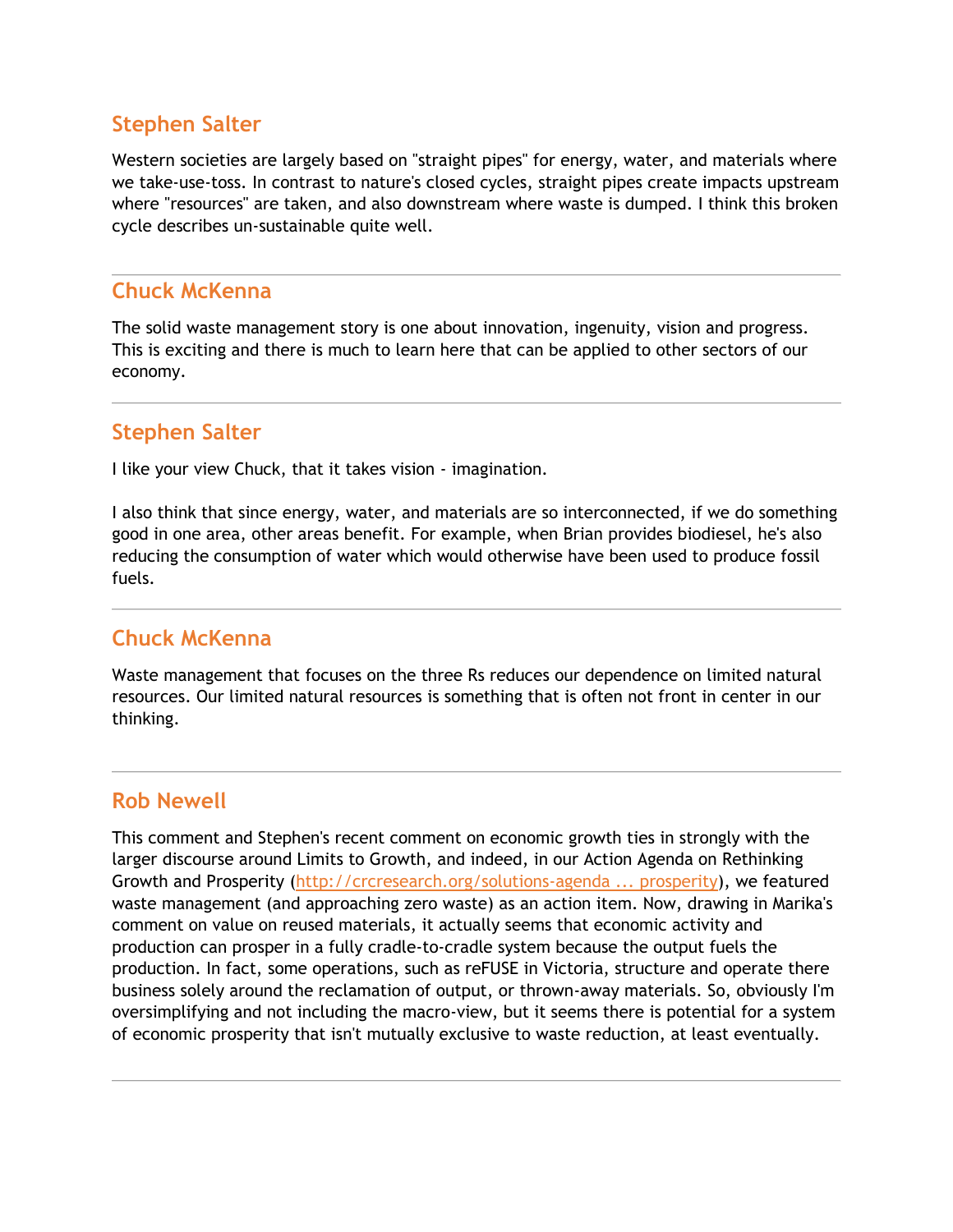The "carbon efficiency" of Sweden and Brazil is about five times higher than Canada's. In other words, Sweden and Brazil produce five times more economic turnover per tonne of carbon emitted than Canada. To Rob's point, it would be interesting to create a similar indicator for "resource efficiency", accounting for economic turnover per tonne of wasted resources, by country.

## **Marika Smith**

Having a life-cycle waste reduction and management/resource recovery plan at the beginning of any new building project or considered in official community plans can definitely reduce environmental impact on landfills, drive economic value in the reduced production of new materials and the reuse and recycling of building materials, and hopefully ultimately cultivate sustainable, social behaviors in the community.

### **Stephen Salter**

I like your point Marika, about co-benefits. A friend makes biodiesel here in Victoria, and he tells me it's changed his relationship with energy. He now literally has a "feel" for the weight of energy (biodiesel) it takes to move his car around.

# **Ann Dale**

Seems we have to change a lot of values around what constitutes 'waste' and perhaps referring to landfills as a stranded asset is a good beginning, and we need to change the 'rules of the game'. A definition from one of our audience is "muda" a term utilized in Lean continuous improvement initiatives, thanks Vincent. In this strategy it is the creation of waste that causes financial implications to businesses, Let's move to our second question. Why is managing our waste so important to our sustainable development?

### **Stephen Salter**

To Ann's question, maybe it's also about Growth vs. Development. Using a life as a metaphor, I think of growth as what happens to the end of adolescence when we stop growing physically more or less, and development as what happens after when we hopefully continue to evolve in other ways. We're still developing our capacity to close the loops.

Economists say economies rely on growth, which if based on straight pipes cannot be sustained. If on the other hand we derive value not only from the consumption part of the cycle but also from the "decomposer" part of the cycle (e.g. recycling, and upcycling to compost or biodiesel) then we can increase jobs and economic turnover without consuming more resources.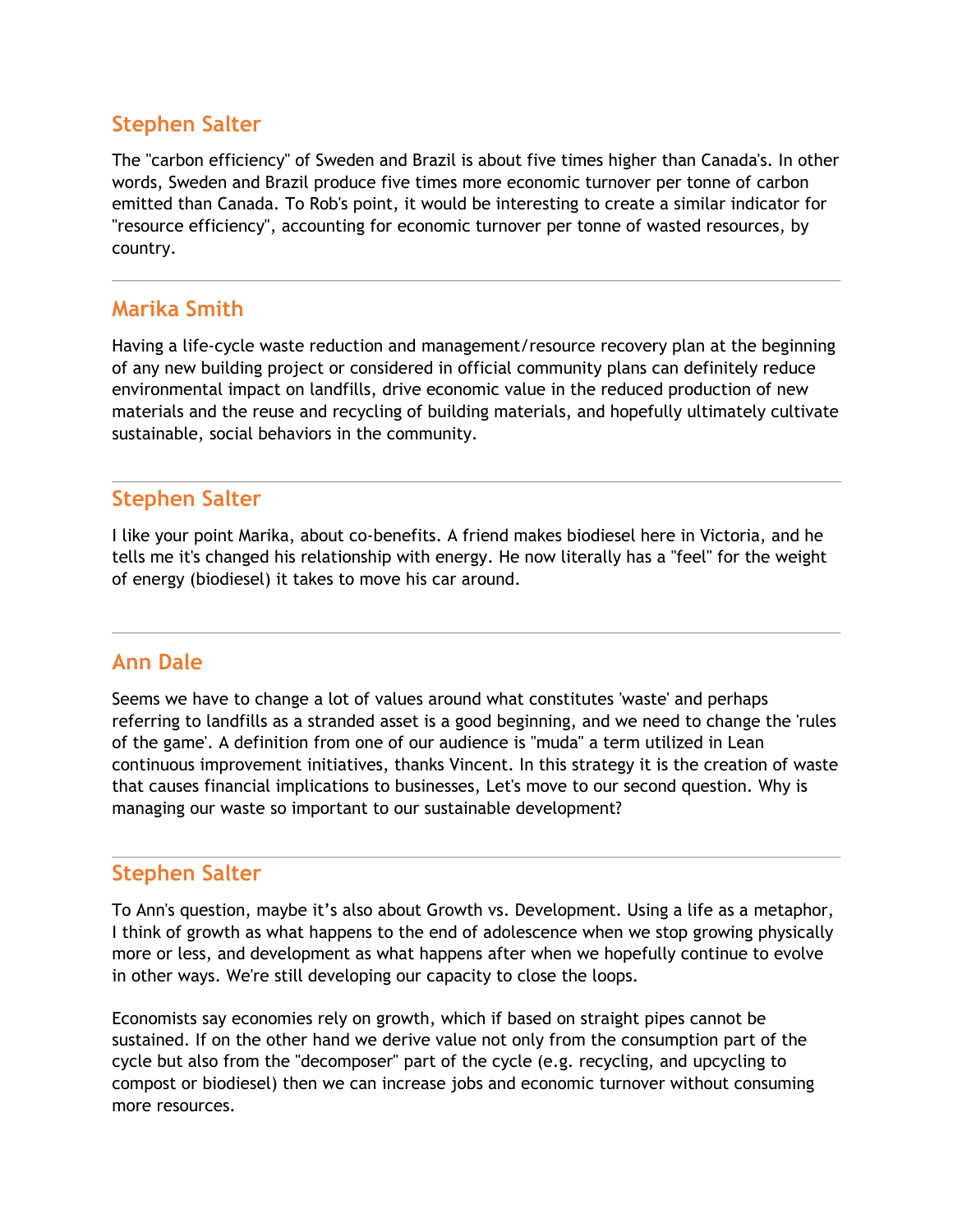## **Ann Dale**

Stephen, this is a point we have to keep emphasizing. I heard on CBC radio the other day that green jobs now outnumber jobs in the oil and gas sector, not by much, but by a few hundreds, believe it was on The Current. And we researchers have to do a lot more to reveal the cobenefits of doing one thing leads to other benefits, many of which cannot be anticipated. Something we should pick up in our climate change adaptation and mitigation project.

Another interesting link from the e-panel. Lean methodology "the 7 wastes" [http://www.leaninnovations.ca/seven\\_types.html](http://www.leaninnovations.ca/seven_types.html)

#### **Marika Smith**

We have a popular saying here at the Compost Education Centre; "Table scraps are the fertilizer you've already paid for." It's an anonymous quote I came across in a soils textbook but I think it speaks to the strange dichotomy of how we think about waste such as food scraps; paying one hand to take them away, only to buy it back as soil amendment for our gardens. It's nice to put a real value on this type of resource and see a light bulb of new understanding go off in people when we say this simple quote.

#### **Ann Dale**

Marika, I love the quote, seems we have the makings of a brilliant communications strategy. I believe I came across a figure about how much food ends up wasted, do you recall it. And I just learned something the other day about the labelling, about the best before the date, and expiry dates? The latter means you must consume before that date and the former simply that is fresher to that date?

#### **Chuck McKenna**

Ann - it is amazing how people throw out food on the best before date. Tragic.

#### **Marika Smith**

Yes Ann, according to the Food Wastage Footprint-UN, approximately one-third of all the food produced globally is lost or wasted. In general a Canadian family of four wastes 172kg of food annually, equivalent to \$1,464 worth of food for a total of 29% or \$27 billion worth of food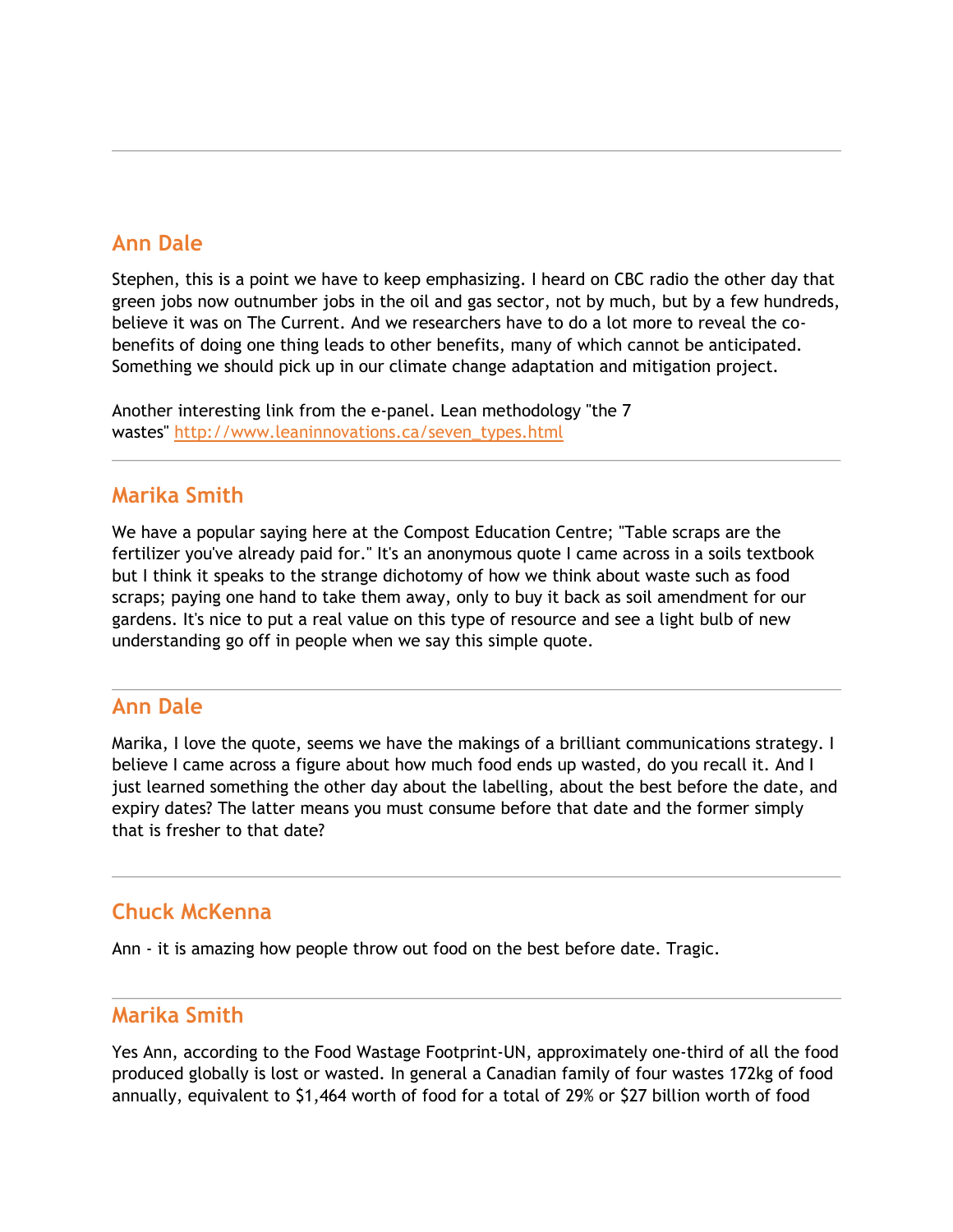wasted annually. That's higher than the combined GDP of the 32 poorest countries in the world (World Bank 2009) If we consider all the additional resources to grow, harvest, package, ship and prepare that food, the numbers are staggering. Rather than depress me, these statistics really inspire me that real action can be achievable with education. I recommend the fantastic Vancouver-based documentary 'Just Eat It: A food Waste Story, free to view on the Knowledge Network: <https://www.knowledge.ca/program/just-eat-it>

#### **Rob Newell**

The Communications students that worked on our video complement to this dialogue [\(http://youtu.be/5NC5lwx9-X8\)](http://youtu.be/5NC5lwx9-X8) found the figure of approximately 40% of Canadian food items end up as landfill waste. Obviously, this is a round number and broad estimate; however, it does illustrate the magnitude. In light of this powerful quote Marika has provided, it does make it seem strange that this number could reach this level. Food, in particular, should be 'low hanging fruit' (forgive the pun) in terms of cycling outputs to inputs, as opposed to other materials that bind elements more strongly such as plastic. "Table scraps are the fertilizer you've already paid for" is a very succinct way of saying that these are useful materials and the overhead has already be paid.

## **Chuck McKenna**

Working on the regulatory side of solid waste management over the last couple of years has been inspiring. So many people working to achieve a goal or vision and seeing progress towards that goal. Progress and green jobs. I hope this can inspire other sectors.

### **Stephen Salter**

The Province of BC completed a study (I think in 2014) showing that economic turnover increases with greater solid waste diversion: more recycling = more jobs.

### **Ann Dale**

Stephen, we will definitely try and locate that reference and put it up on our website for our 'listeners'.

### **Stephen Salter**

Ann, the study is called "Zero Waste Business Case" (May, 2013).

Chuck, I've been reading about the progress your region has been making. Do you see the roots of this progress in culture? Do you think the public in your area is interested in reducing the footprint of waste?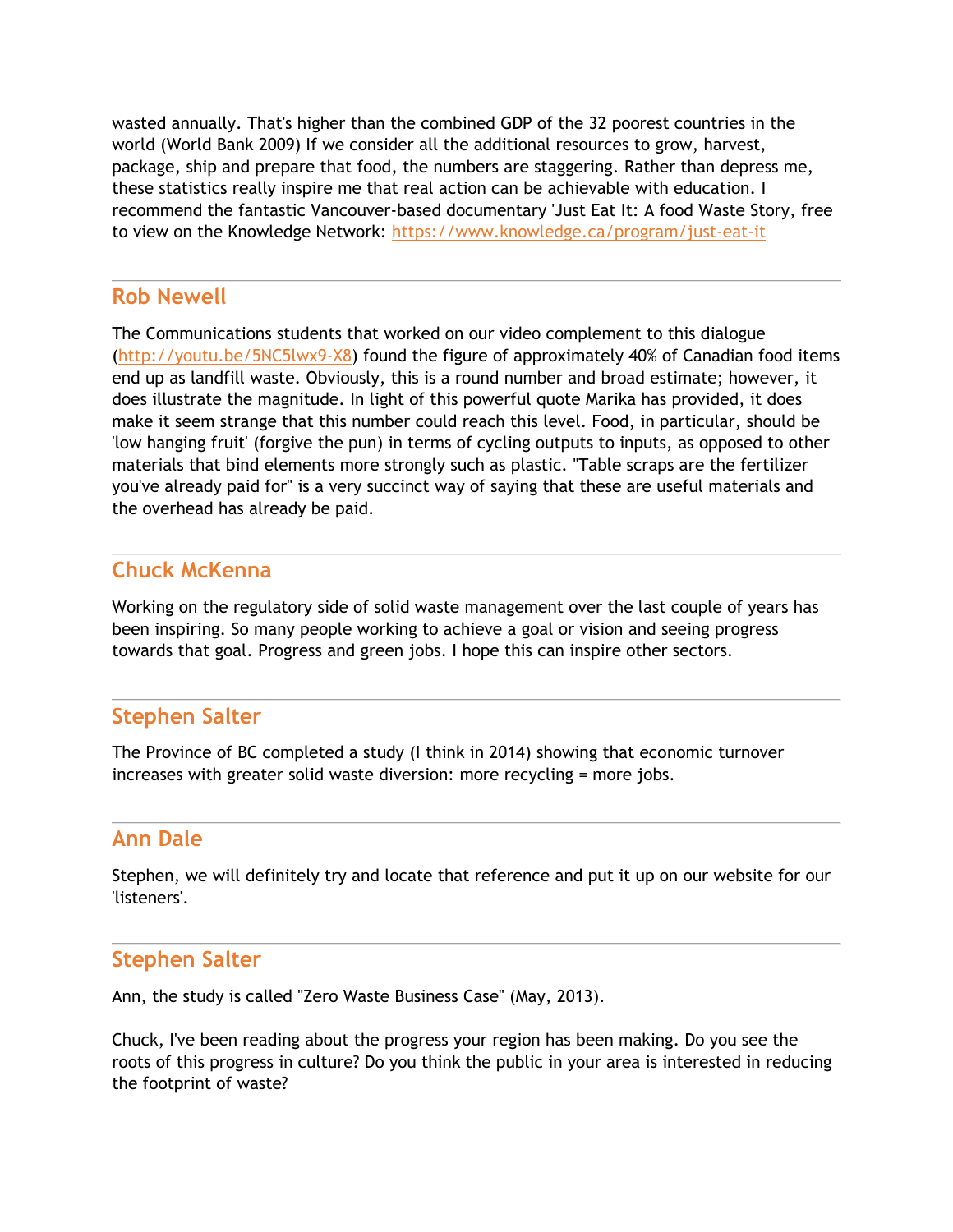#### **Ann Dale**

Stephen, a reply from a member of our audience," Stephen - I think everyone is interested - it is maybe more a question of why isn't the behavior happening. Here's a link helping us into the shoes of non-recyclers [http://www.earth911.com/home-garden/why](http://www.earth911.com/home-garden/why ...%20t-recycle/) ... t-recycle/"

## **Chuck McKenna**

Stephen - I don't think so initially although some 20 years later now I'd agree that it is becoming cultural. So not in the beginning. Not sure what to attribute to the start and the staying power. Some strong political decisions at key times. Other strong sector leaders. Perhaps the fact that one of the earlier decisions created a fund that was used well for diversion, innovation, education.

#### **Stephen Salter**

Chuck, it sounds like you now have a kind of cultural momentum, which is terrific.

#### **Chuck McKenna**

Stephen - to answer your second question. Yes we just completed a public consultation on new solid waste regulation amendments and received good support for taking our diversion regulations to the next level. So yes I'd say there is public support.

### **Stephen Salter**

Chuck, that's terrific. What does the next level look like in your area?

#### **Ann Dale**

Vincent answered our question about the volume of waste. Food Waste Quick Facts: Re:Ann Dale - <http://www.unep.org/wed/2013/quickfacts/> "30% of food is wasted in the US". Such a maldistribution of resources.

### **Ann Dale**

Thanks everyone for bearing with us for this new real-time e-Dialogue platform. We are still working out a few issues and we appreciate your commitment. Our next question. What innovative waste management strategies do you know of--and why are they innovative? I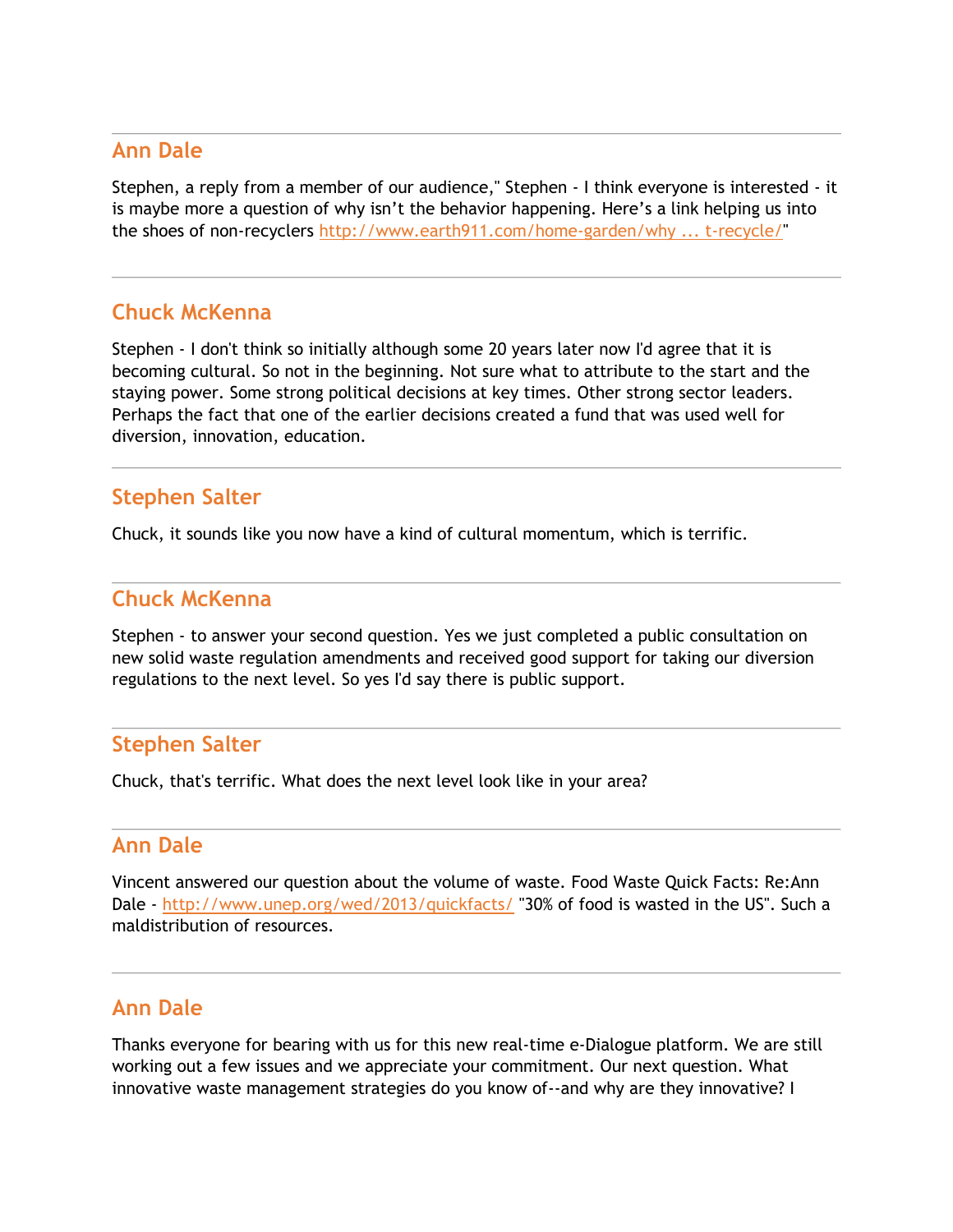believe and again I can't remember the country, perhaps Norway, has just announced they are moving to a virtually zero waste national strategy, if only, if only Canada would move this way, introduce legislation of such a policy to be implemented by the year 2020. Sure, people would scream but just think of the innovation that would occur in a short period of time, with all the co-benefits that would occur--greater protection of water resources, reduction of GHG emissions, no more embedded transportation costs to landfills and so on.

### **Stephen Salter**

Speaking of zero waste, the managers of the Mountain Equipment Co-op stores in Victoria and Vancouver tell me they now divert 97% and 98% of their solid waste away from disposal and into recycling. If they can do it, why can't everyone?

## **Chuck McKenna**

Stephen - we are working really closely with municipalities in Nova Scotia to look at more extended producer responsibility to create a broader and more fair playing field. e.g. more product categories contributing. Printed Paper and Packaging is one area seriously under review. We are also considering more landfill bans. Trying to ensure the solid waste system stays sustainable and that we achieve a legislated goal of 300 kg/person as soon as possible ( legislated date is 2015 but we won't push this to the detriment of the overall system's economic viability )

#### **Stephen Salter**

Chuck, that's terrific, congratulations.

#### **Stephen Salter**

To Ann's question, in Curitiba, I've interviewed individual catadores who recover recyclables for sale to the city. The economic benefits are shared by thousands of cooperative recyclers, and Curitiba has reached 70% diversion in this way. The streets of the favelas are too narrow for conventional collection methods, so citizens bring their garbage to grocery stores, where the city "buys" it in exchange for school supplies, transit tokens, or food vouchers - whatever the family needs most.

#### **Marika Smith**

In terms of targeting the typically 30% pre-consumer food waste (food produced that never makes it to supermarket shelves for various reasons (mostly aesthetic), The Inglorious Fruits and Vegetable Campaign in France is extremely clever and successful: <http://itm.marcelww.com/inglorious/> To fight against food waste and change the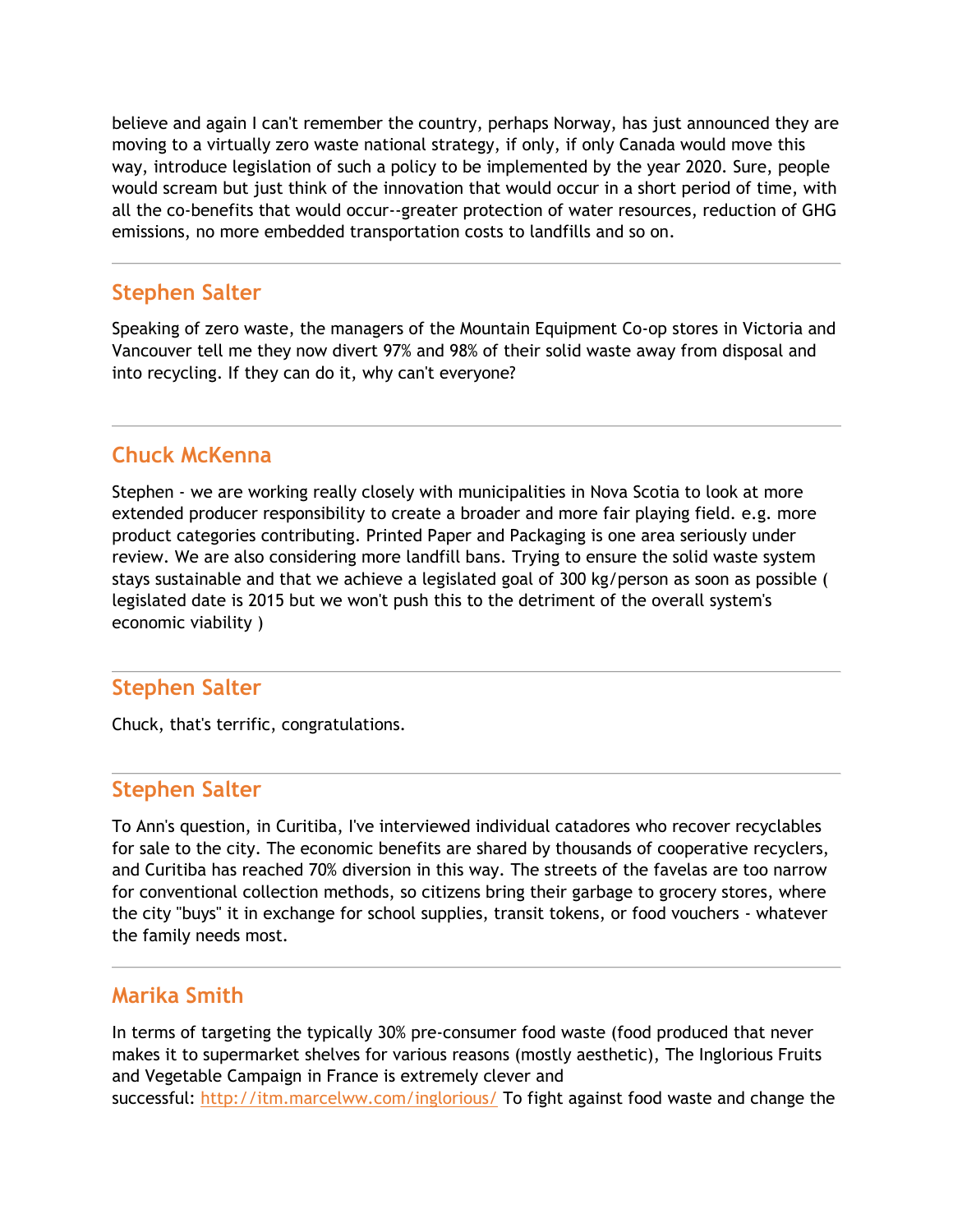mindset about 'imperfect' produce being somehow less desirable, Intermarché, the 3rd largest supermarket chain in France, decided to sell (30% cheaper) the non-calibrated and imperfect fruits and vegetables and called the campaign "the inglorious fruits and vegetables". Most days, they are sold out before closing.

### **Chuck McKenna**

A few employed here (not sure how innovative ) but will list anyway

Legislated disposal goals e.g. 300 kg/person by 2015 Landfill bans Clear bags Diversion credits (money) via the Resource Recovery Fund Board to municipalities Data call (good information on disposal, recycling tonnages and costs) Municipal Regional structure and Regional Chairs Committee

# **Stephen Salter**

Chuck, this is very impressive! You mentioned the Resource Recovery Fund: are the initiatives to increase diversion more or less self-funding?

# **Chuck McKenna**

Stephen - Not sure what you mean by self-funding.

<http://putwasteinitsplace.ca/>

### **Stephen Salter**

Chuck, I wonder if there is a net increase cost to citizens as diversion increases, or if the cost of the initiatives is offset by revenues from recycling, reduced costs of conventional disposal, and so on?

### **Chuck McKenna**

Stephen, of course this depends on your accounting system. If total cost accounting probably lower cost. But if looking at the short term and narrow view then more cost. But more and more people are seeing the overall benefits and green jobs. Getting consumers to pay helps.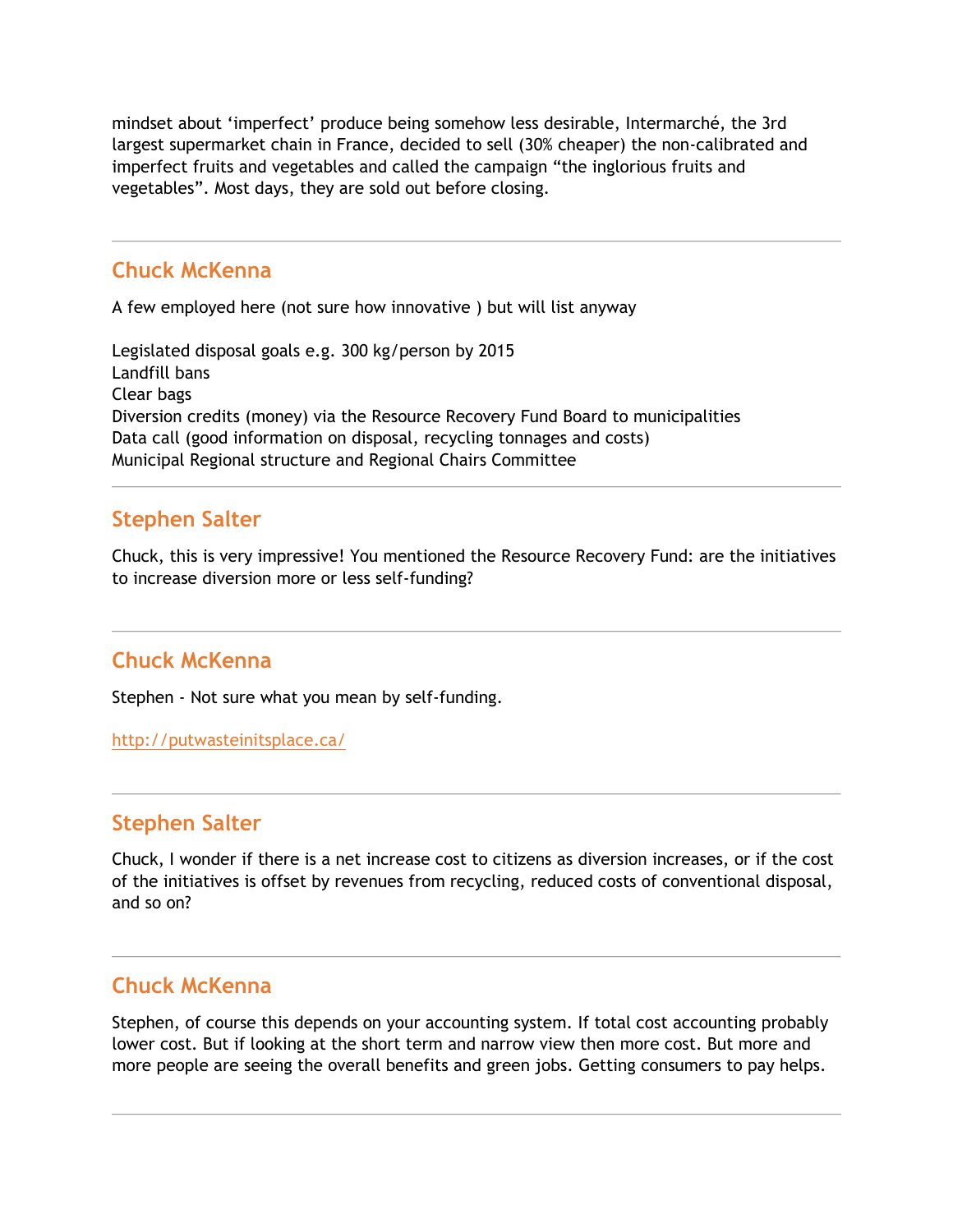In Kristianstad, Sweden, food waste and agricultural waste are digested to produce compost and biomethane. The compost is returned to farmers fields, and the bio-methane us used to run transit buses, municipal trucks, and citizen's vehicles. It's sound ecologically, and the savings + revenues create non-tax revenues for the municipality.

### **Stephen Salter**

In Oakland, the East Bay Municipal Utility District diverts community organic waste (kitchen scraps etc.) to the anaerobic digesters in its wastewater treatment plant. The resulting biomethane now produces more enough electricity to power the plant, with excess electricity sold to the utility.

## **Rebecca Foon**

And to add on to this, San Francisco has a Zero Waste mission and is the first large U.S. city to initiate a large-scale curbside collection. As part of this Zero Waste mission, you can check out how hauler uses collection trucks to communicate the value of source separated organics and recyclables.

[http://www.biocycle.net/2009/03/24/food ... he-street/](http://www.biocycle.net/2009/03/24/food-waste-diversion-promoted-on-the-street/) <http://www.sfenvironment.org/zero-waste>

### **Chuck McKenna**

A few innovative initiatives:

wallboard to compost wallboard to animal bedding asphalt shingles to alternative fuel or pavement glass/porcelain/ceramic to gravel carpet recycling expanded polystyrene - densified for export textiles - higher capture rate, shredding glued wood as a bulking agent in composting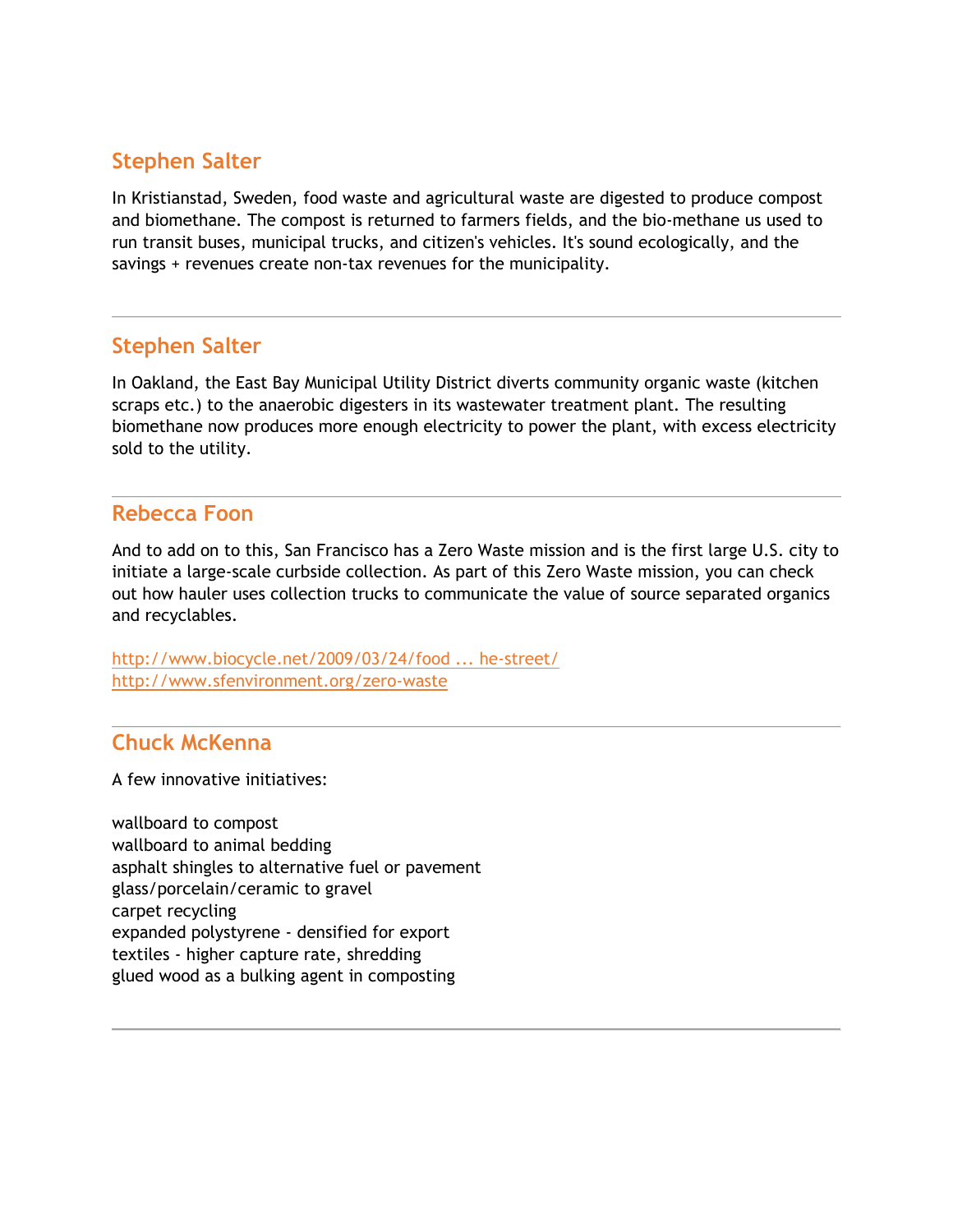On a much smaller scale, in India single families will own small anaerobic digesters (less than one cubic meter) to produce biogas for 2-3 hours of cooking per day. Families there have told me it's not just saving the cost of propane, but the avoided hassle of queuing up for rationed propane vouchers, hauling the propane cylinders around, and so on.

#### **Stani Veselinovic**

Education and convenience are key to as successful recycling program. On Hornby Island there is no curbside collection so the only place where you can get rid of your trash legally is our depot. You will get charged \$\$\$ for anything that is not recycled, composted or not reusable (we have a Free Store) and stuff you deem as GARBAGE. So everyone tries very hard not to have to pay to much and they recycle extremely well. We are a not-for profit organization and are funded by our local taxes. We have huge public "BUY IN" that supports this tax based recycling program.

#### **Ann Dale**

Stani, as you know, Islands have a very distinct culture, and you have a strong place-based incentive not to waste. Do you think this is scalable to larger communities?

#### **Stani Veselinovic**

Ann, I would like to think so. But we have to convince users to do the right thing. Hornby has been recycling since 1978 because the Regional District closed the landfill and Hornby had to come up with a solution for their garbage. So they started to recycle. It was the right thing to do but not necessarily the most cost effective. Now everyone o Hornby is so used to the idea of recycling that is has become a habit. If it is too easy to trash your recyclables then they will be trashed.

### **Stephen Salter**

Stani, that's a very clever system, and it sounds like the default is to recycle. Can you estimate what proportion of materials people bring to your depot is recycled, and what proportion is deemed "garbage"?

### **Stani Veselinovic**

Our thoughts on Hornby Island on Waste to Energy are quite simple. For WTE plant to operate it needs HUGE amounts of waste. Exactly what we are trying to reduce. A WTE solution means an increase in waste production and a decrease in recycling as the WTE plants need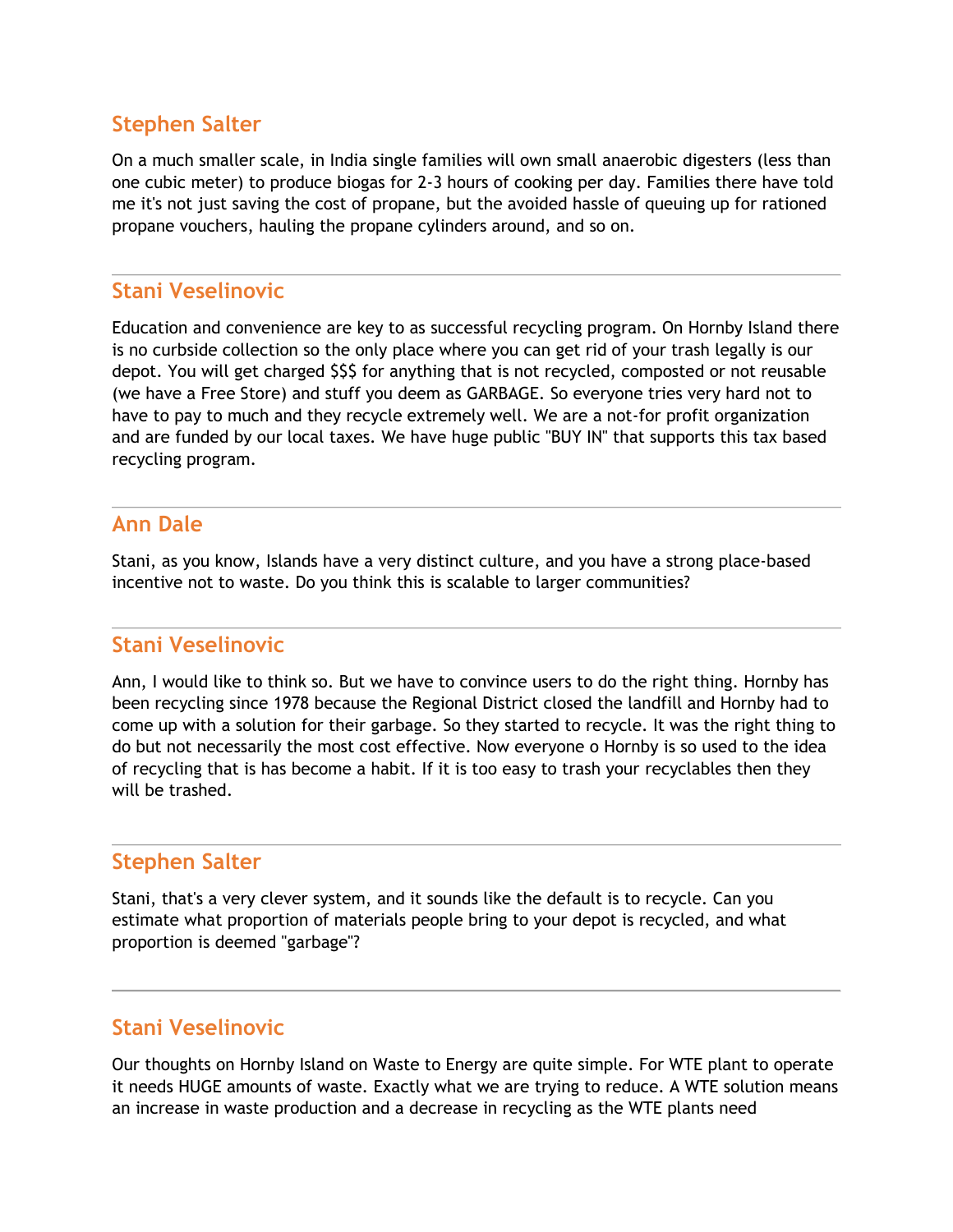recyclables to convert into energy. From Hornby's standpoint recyclables are too valuable of a commodity to convert into energy. It requires more natural resources to be harvested from the earth. Hornby Island believes we should conserve these resources and Reduce-Reuse-Recycle and most of all Rethink.

On the point of sustainability Hornby Island strongly supports the viewpoint to subsidize recycling efforts. Hornby understands the greater good that comes from doing so. It would be nice if recycling would pay for itself, but it doesn't. So Hornby Islanders support subsidizing the recycling efforts of the recycling program. They think it's a good way to spend taxes.

#### **Rob Newell**

This is a brilliant system, Stani, as it moves towards the financial strategies that shift expenses to the 'bads' or negative behaviours. A common theme when people are thinking about how to design strategies and policies to encourage sustainable development. For sometime, I have felt that the 'taxing' has been on the good behaviours, meaning that people have had to spend money to recycle items beyond the standard cans, bottles, etc. I find this is changing (at least in Victoria) because I know of places where I can drop of things like soft plastics and car batteries without charge; however, it would be nice to have that one step further where I would get charged for NOT recycling these items.

### **Stephen Salter**

We've talked quite a bit about solid waste, so here's a waste energy example. Industrial waste heat is bought by Göteborg Energi for use in the district energy system. The company sells heating as a service, at a fixed price. In this arrangement, the energy utility has an interest in keeping clients buildings warm, while leaving as much energy in their pipes to sign up the next building. As a result, the utility will take responsibility for insulating clients' buildings. The interests of profit and ecology are aligned, which is not the case when energy is sold as a commodity.

### **Marika Smith**

At our Centre we also promote the use of a green cone food waste aerobic digester (called the Solar Cone in the US), as backyard-scale food waste diversion tool. If residents are able to handle their food waste residual on-site, this is a great compliment to a conventional composter as it takes cooked food,dairy and meat scraps as well as fruit and veggie scraps (no carbon material) and converts it to a liquid leachate through thermal convection. There are several curbside food waste pick up programs in our region, however research has revealed often high levels of sodium and plastic residuals in finished compost from commercial facilities, which makes it harder to sell. That's not to say that these programs are not successful or necessary, because in large cities they are often the best course of action for diversion; just highlighting the economic and ecological benefit of promoting on-site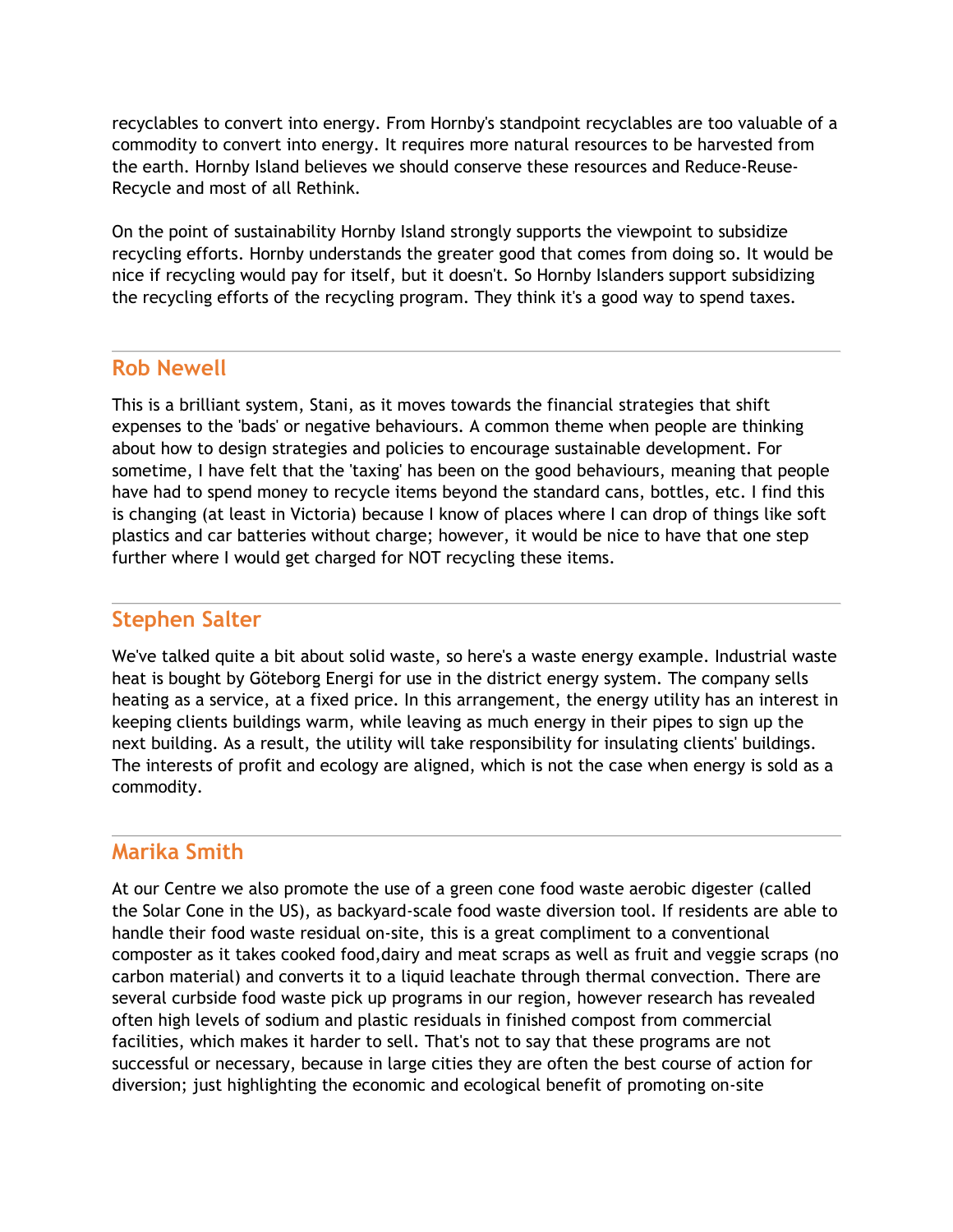composting when possible and to empower community members with choices that connect them to their waste.

# **Rob Newell**

I'm picking up on the comment here "empower community members with choices that connect them to their waste". It made me think of a fairly small-scale operation that I initiated when living in Kimberley, BC (small town in the East Kootenays). I was coordinating a community education program aim at reduce human-bear conflicts (Bear Aware), and one of the issues I came across was compost as a bear attractant. Being omnivores, outdoor compost can be appealing to bears, which in turn can lead to high rates of in-town bear activity and habituation. Of course, I didn't want to discourage composting, so I started what I began to refer to as a 'worm coop', where I would set up an indoor worm composting operation and cultivate and provide 'starting worms' to those interested in this form of composting. Those that received worms would be given the chance to build up there worm population and then be put on the list as potential 'donors' for others looking for starter worms. It ended up being a kind of fun and social composting strategy that increased indoor composting (good for the bears). Obviously, a very small-scale project that was operated small community, but it did have a local effect, if just a minor one.

# **Ann Dale**

So many ideas on the table, and perhaps Stani can reply to them? I think another link we have to emphasize in our materials is that waste to energy is eminently sustainable. Chuck has given us a list of ways to increase our take-up of waste management, or is it waste production? We also know about full cost accounting, closed loop systems, industrial ecology parks, life-cycle, how can we push these strategies forward on a larger scale?

### **Stephen Salter**

To add a water example, I think the Living Machine/Solar Aquatics installations like the one in Errington, BC make clever use of natural processes & solar energy to treat wastewater. Best of all maybe is that this kind of system makes part of the closed loop visible, as opposed to conventional systems which take waste "away". In Victoria, the Dockside Green development uses highly treated wastewater to replace potable water for irrigation, toilet flushing, and so on.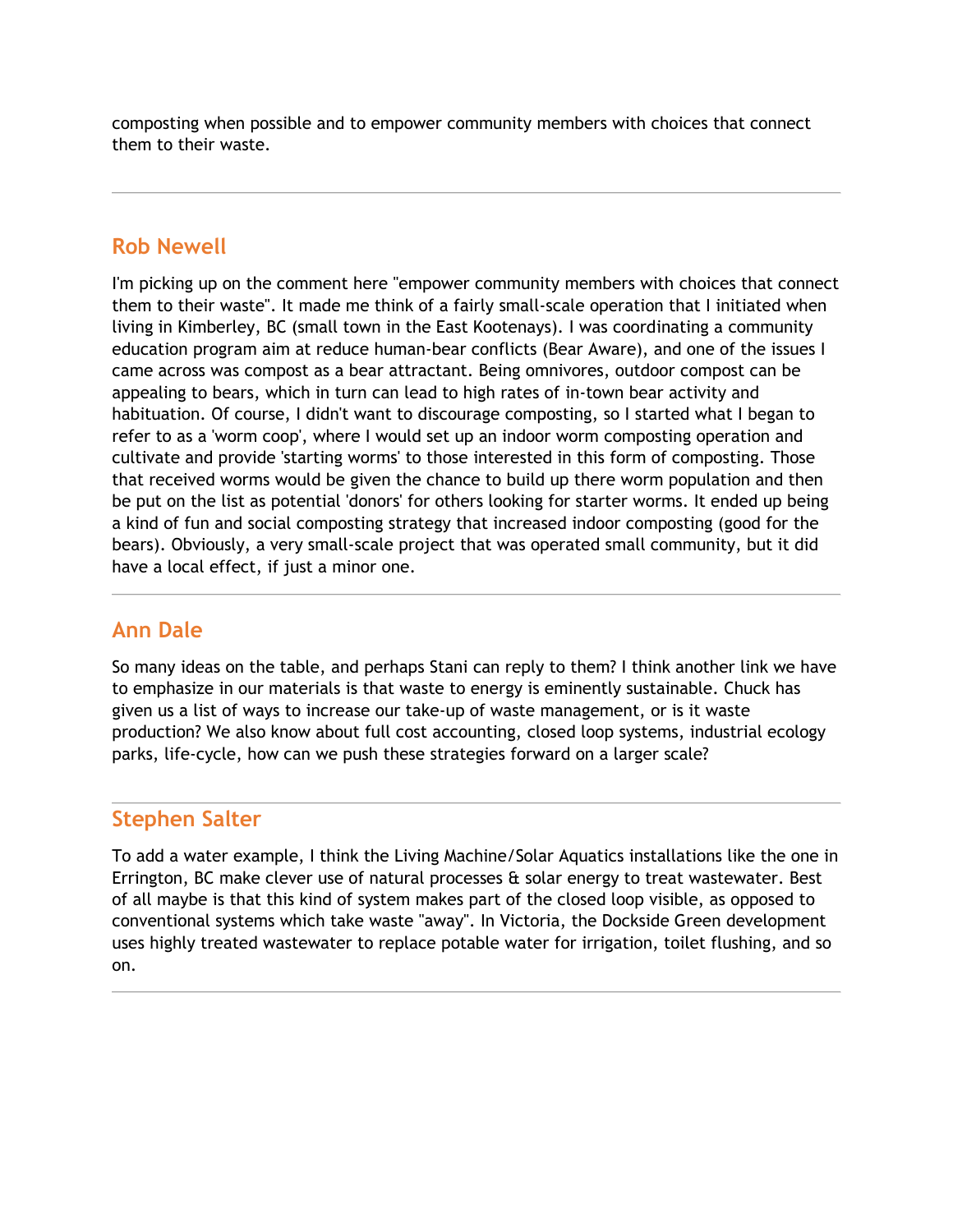### **Some Additional Information**

### **Ann Dale**

@ vincent schutt

Dale Harley appears to be the manager of the Orgaworld organization and has this perspective about the financial imbalance in waste management. <http://www.orgaworld.nl/en/>

#### **Stephen Salter**

A bit of philosophy, with apologies for clumsy metaphors.

In our culture, I think we live too much in our heads, and too far from our hearts, souls, and even the soles of our feet. The more time we spend in virtual 2D space facing screens, the weaker our authentic connections with others, and the less grounded in dirt we become. The word "heal" has the same root as "whole", and I think we need to first heal the Cartesian mind/spirit split within ourselves, so that we can strengthen our empathy and connection with our global neighbours, and reconnect with nature. I think Scandinavian cultures have maintained this connection better than many, for example with the law called allemansrätten which gives every person the right to of access to all land, including privately owned farmland.

#### **Ann Dale**

Stephen, you raise a critical point about reconnection and reconciliation of the inside/outside, and the importance of the personal imperative. I didn't know that heal had the same root as whole, thank you.

#### **Chuck McKenna**

I come at it from the regulatory side so I see value in legislation and regulation. Extended Producer Responsibility for example.

Setting a strong goal and vision helps. People will work towards it.

Education, engagement, social marketing.

Focus on efficiency.

Compliance so everyone participates.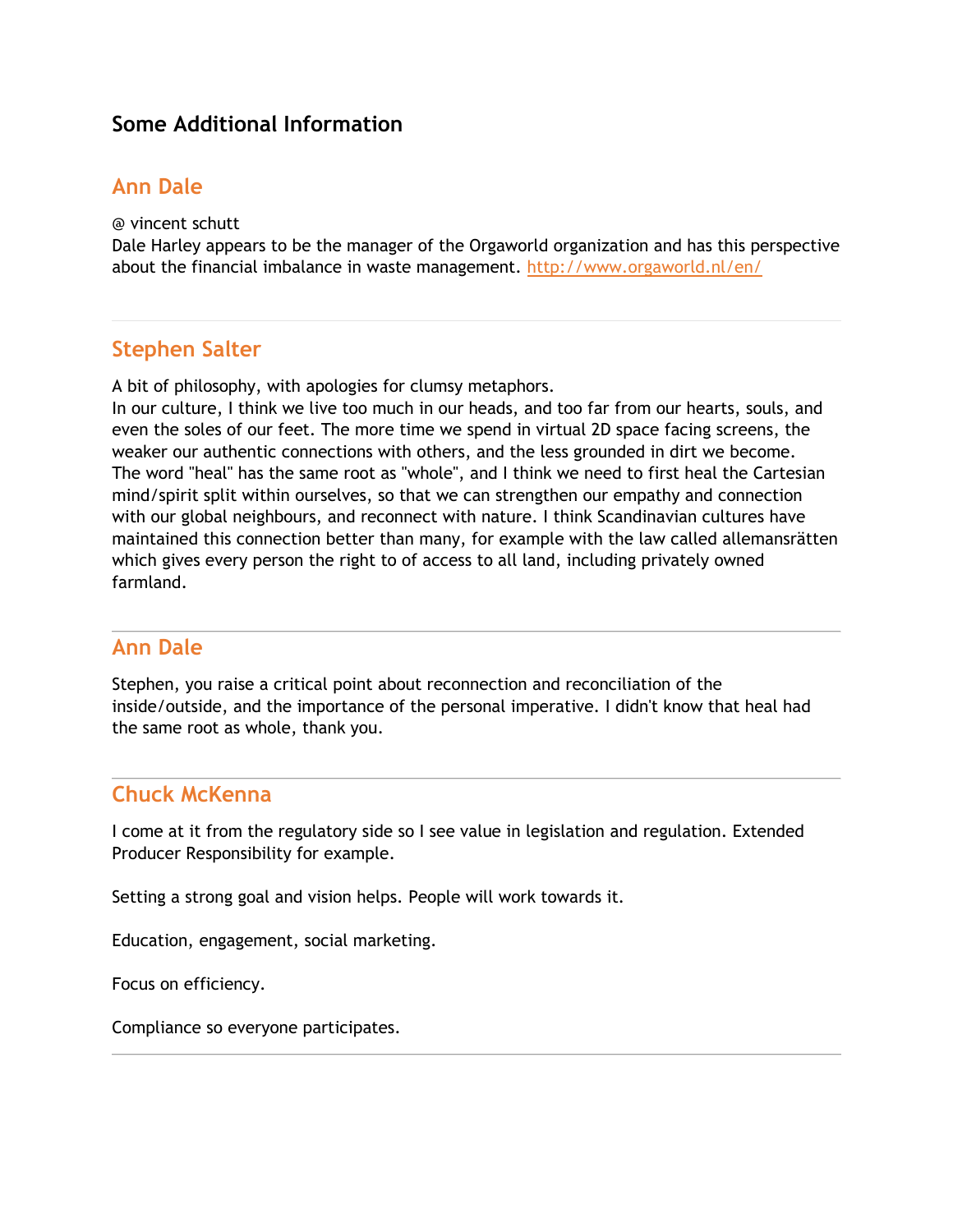#### **Ann Dale**

Changing the rules of the game. Our climate research in BC has confirmed the importance of multiple levers and tools, but the most important of which was strong provincial legislation. [www.mc-e.ca](http://www.mc-e.ca/)

#### **Marika Smith**

There is definitely a need for policy change and regulatory modernization in multiple sectors. i.e Re-think expiration dates etc. of food and aesthetic demands from supermarkets. Reduce or eliminate packaging: a great example of this is an 'unpackaged' German grocery store without packaging. [https://socialimpactfinance.startnext.d ... unverpackt](https://socialimpactfinance.startnext.de/original-unverpackt)

### **Chuck McKenna**

Marika - Nice to hear about the no packaging store. Think I saw a television news piece on this. I don't have a link but one of my co-workers talked about a certain grocery store that only sold product beyond their best before date. Don't quote me on that though. Just going by recollection.

### **Stephen Salter**

Marika, it's interesting that compost from urban food is high in sodium, perhaps showing that our waste is a reflection of ourselves. We have a similar issue with wastewater and its high content of pharmaceuticals.

#### **Marika Smith**

Absolutely true. I was at a conference recently where local farmers were under pressure to accept finished compost from facilities but they were concerned about the feedstock origin of the material, especially if they were trying to farm organically. This tells me that while in theory, composting and recycling the organic residual into our soils seems the best ecological decision, we do need to consider the source, literally.

### **Chuck McKenna**

To push strategies forward on a larger scale it would certainly help if economic analysis would try to account for all the benefits over the long term. Tough one I know but there are people that specialize in such studies. GPI Atlantic for example.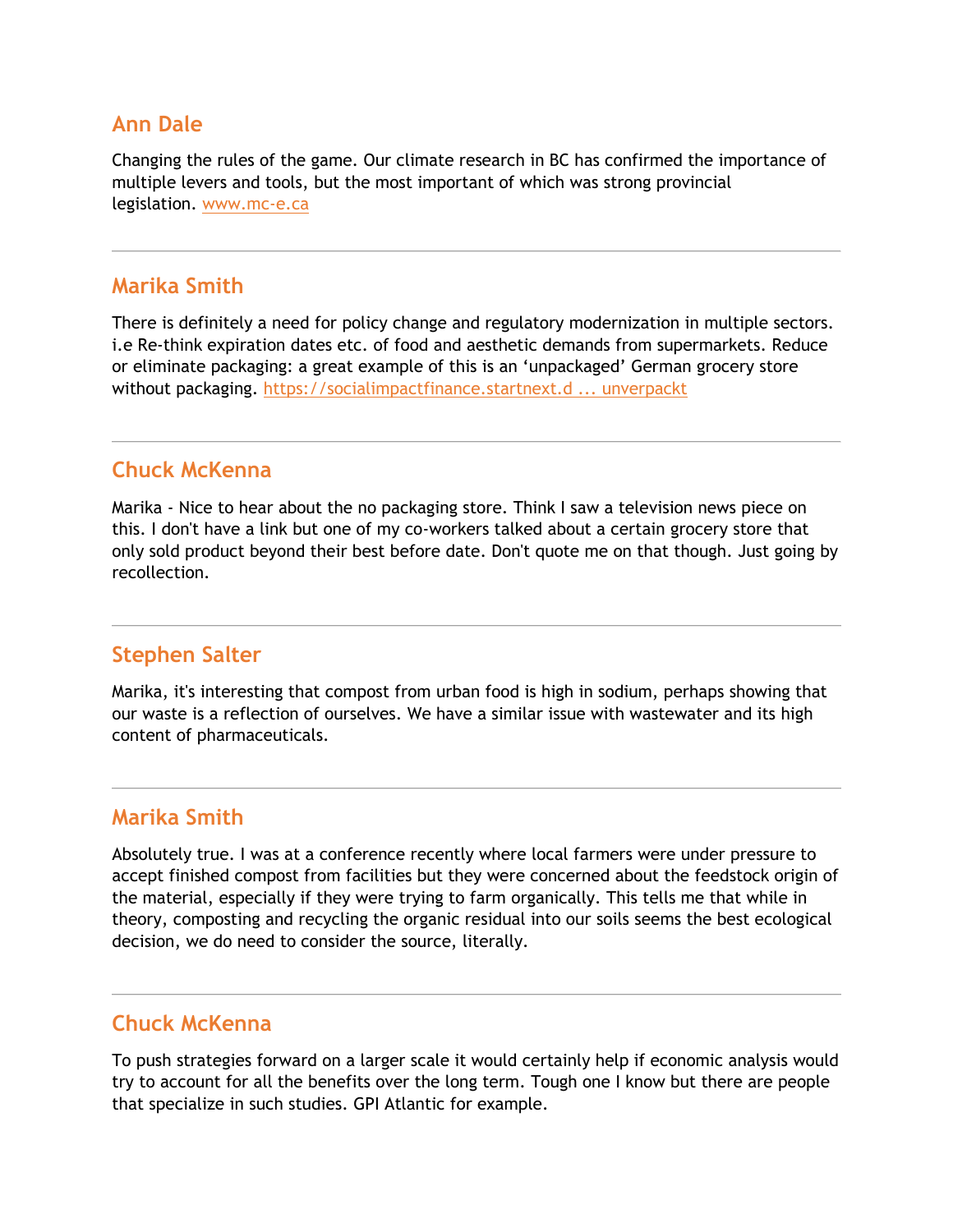I think our planning and design work is also dis-integrated across the organizational silos of solid waste, liquid waste, land use, energy use, climate change, transportation, sustainability, and so on. Ann, do you think integration across the silos is beginning to take hold in our education system?

#### **Rob Newell**

As we approach the end of the dialogue, I thought everyone might be interested in see a 'word cloud', capturing the main thoughts and ideas of the conversation. The sizing of the elements in the word cloud indicate the amount of references. It's obviously a tool that works very much on the 'overview level', but it works as a visual summary.



# **Ann Dale**

We are nearing the end of our conversation. I would like to thank each of you for your time, expertise, and practice you brought to our conversation, and our e-audience, much appreciated. We will be publishing our conversation in about a week, which will only be changed for typographical errors and flow, so your voice is directly recorded. As well, Chris